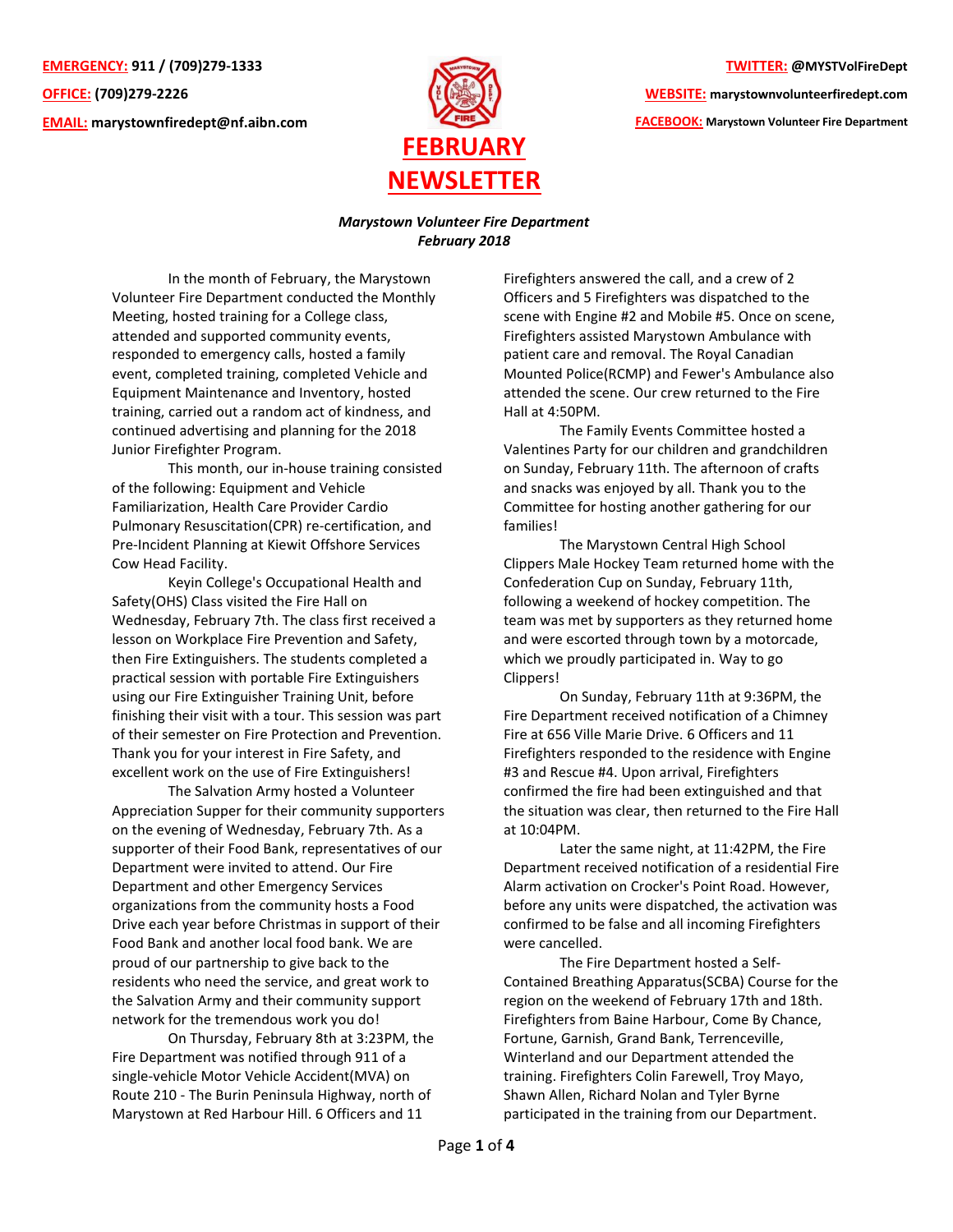The two(2) days of training began with in-class lessons on SCBA's, then moved into practical sessions including Inspections, and Donning and Doffing. On the second day, the Firefighters met at the Training Grounds for a full-day of scenarios in the Smoke House. The day of scenarios included SCBA Familiarization, Search Patterns, Primary and Secondary Searches. A great job was done by all - Congratulations to the participants on the course completion and thank you for your commitment to serving your communities! A thank you is extended to everyone who assisted with the training in any way!

Our Department took the opportunity to do a random act of kindness to the Fire Wrens on Sunday, February 18th. Firefighters visited the ladies auxiliary before their Monthly Meeting to show appreciation for all of their work and support to our Department. We started a tradition of showing a random act of kindness during the annual recognition week, after an act of Kindness was shown to us by the Kinettes over six years ago. We hope everyone enjoyed the snack and thank you for all of your efforts in supporting us!

Our ladies auxiliary ran an Online Auction Fundraiser from Monday, February 19th to Sunday, February 25th. Thank you to all businesses and everyone who donated to the auction or bid on the items available! The fundraiser was another success for the Fire Wrens, and we would like to let the Fire Wrens know we appreciate all of their support!

Our Demolition Derby is on Sunday, August 5th! In preparation for the upcoming Derby, we are looking for cars you no longer use and would like to donate. We are also looking for drivers for the Derby(Driver's license required). If you have a car to donate or you're interested in driving a car, please contact the Fire Hall at 279-2226 or Colin Farewell at 277-5428. Stay tuned for further updates!

The Fire Department continues to advertise and plan for the 2018 Junior Firefighter Program which will start in September. The Program is for local high school students attending Grade's 11 or 12, and applications are now being accepted. The Junior Firefighter Program covers topics such as: Fire Extinguishers, Ground Ladders and Ladder Operations, Portable Pumps, First Aid and Patient Packaging, Fire Hose and Nozzles, Self-Contained Breathing Apparatus(SCBA), Pump Operations, Vehicle Extrication and Stabilization, Rescue, Hazardous Materials(HazMat), Ropes and Knots, and Equipment and Vehicle Familiarization. The Junior Firefighters complete a drill on each designated Drill night once the Program begins, while assisting the Department with other support as required. They are also asked to attend and provide assistance at

Department and Community Events as deemed appropriate. The course is a tremendously rewarding experience for all participants, with a great sense of community pride. Completed applications can be dropped off to the Town Hall(addressed to the Fire Department) or emailed to justinbolt11@hotmail.com. Keep following our Facebook, Twitter and Website for updates!



**Picture 1. Fire Extinguisher Training with Keyin College's Occupational Health and Safety Class**



**Picture 2. Fire Prevention and Safety Training with the Occupational Health and Safety Class**



**Picture 3. Motor Vehicle Accident(MVA) on Route 210 at Red Harbour Hill**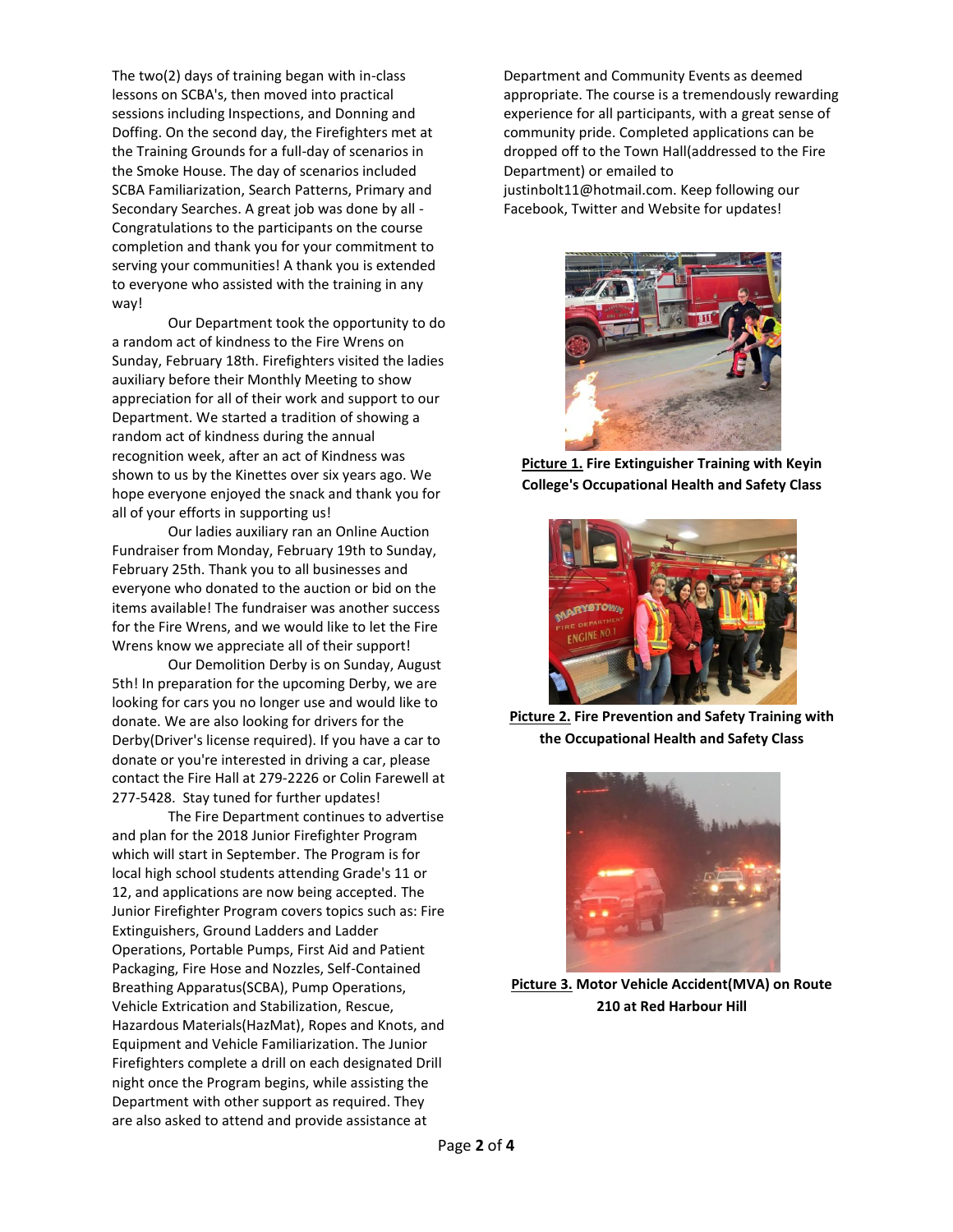

**Picture 4. Cardiopulmonary Resuscitation(CPR) Re-Certification Training**



**Picture 5. SCBA Regional Training**



**Picture 6. SCBA Regional Training**



**Picture 7. SCBA Regional Training**



**Picture 8. SCBA Regional Training**



**Picture 9. SCBA Regional Training**



**Picture 10. Random Act of Kindness to the Fire Wrens**



**Picture 11. Preplanning at Kiewit Offshore Services' Cow Head Facility**

**\*To schedule a demonstration, presentation or tour, call us at (709)279-2226 or email [marystownfiredept@nf.aibn.com\\*](mailto:marystownfiredept@nf.aibn.com)**